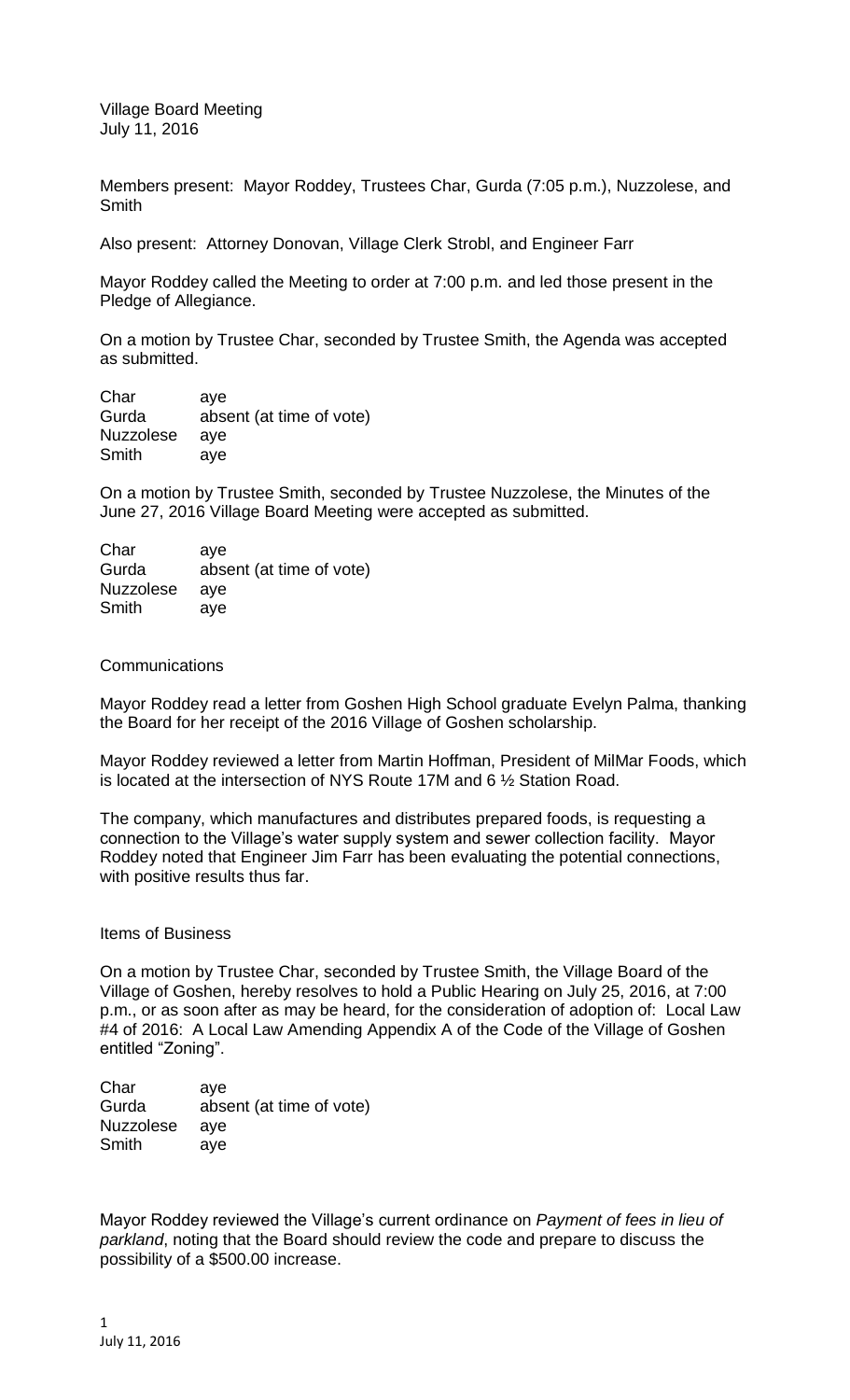On a motion by Trustee Char, seconded by Trustee Smith, the Mayor is hereby authorized to enter into an agreement with Miller Hydrogeologic, Inc., (MHI) for the provision of hydrogeologic services related to evaluating the potential for domestic ground water supply and water quality at the Crystal Run Village Site. It is understood that the cost for this project is not to exceed \$30,765.00.

Char aye Gurda absent (at time of vote) Nuzzolese aye Smith aye

On the nomination of Mayor Roddey, Nick Pistone is hereby appointed to the Village of Goshen Zoning Board of Appeals to fill the unexpired term of Molly O'Donnell. This term will expire in 2019.

Char aye Gurda absent (at time of vote) Nuzzolese aye Smith aye

Mayor Roddey noted that an additional letter of interest had been received from Marcia Mattheus.

Trustee Char moved the following, which was seconded by Trustee Smith:

**WHEREAS,** the Village of Goshen currently has a contract with BJB Construction for Rear Porch Restoration and Side Entrance Roof Replacement at 276 Main Street, Goshen NY; and

**WHEREAS,** LAN Associates, Engineering, Planning, Architecture, Surveying, LLP has reviewed a change order with BJB Construction, and they are amenable to conducting this additional work; and

**WHEREAS,** the Village Attorney has affirmed that processing this change order meets all State and Federal requirements and thus would preclude the additional expense to re-bid this portion of work;

## **NOW, THEREFORE,** it is hereby

**RESOLVED,** that the Mayor is authorized to sign Change Order #1, increasing the contract price by \$14,376.15 for the Rear Porch Restoration and Side Entrance Roof Replacement at 276 Main Street, Goshen NY.

| Char      | aye |
|-----------|-----|
| Gurda     | aye |
| Nuzzolese | aye |
| Smith     | aye |